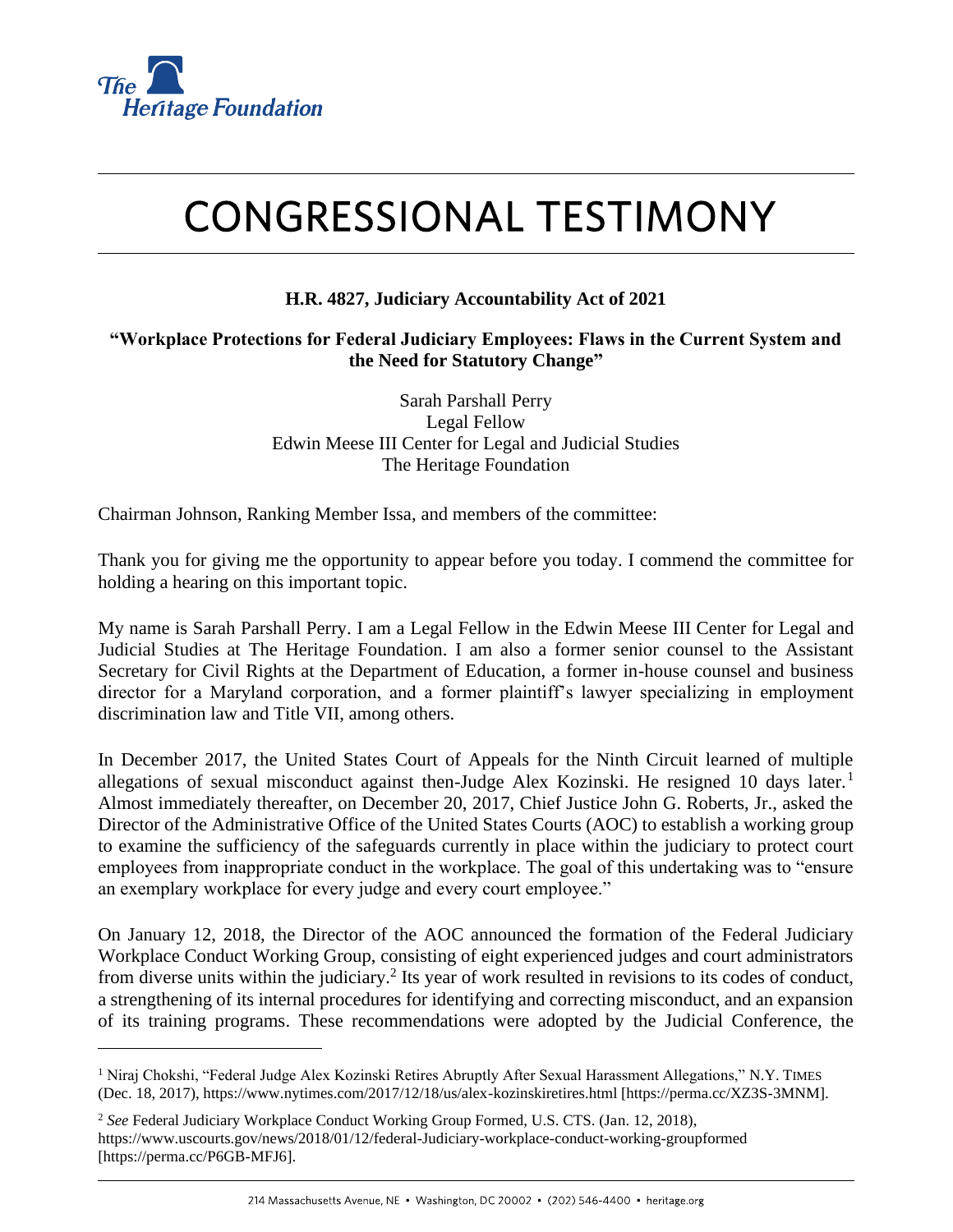judiciary's policymaking body, in 2019, and the Working Group's monitoring of progress toward rectifying employee misconduct continues to this day.

Three years of intensive work aimed at eliminating harassment, bullying, and discrimination within the federal Judiciary has resulted in new and significant expansions of employee safety and reporting measures.

Just a few short weeks ago, in December 2021, Chief Justice Roberts issued his year-end report on the federal judiciary in accordance with his role as Chief Justice of the Judicial Conference of the United States, an entity on the cusp of its centennial anniversary. In it, he identified findings of the Judicial Conference after a thorough review of the federal judiciary. The Chief Justice noted that:

We are duty-bound to strive for 100% compliance because public trust is essential, not incidental, to our function. Individually, judges must be scrupulously attentive to both the letter and spirit of our rules, as most are…. Briefly stated, the Working Group recognized the seriousness of several high-profile Incidents but **found that inappropriate workplace conduct is not pervasive within the Judiciary**. 3

He further discussed the judiciary's need for independence, adding: "The Judiciary's power to manage its internal affairs insulates courts from inappropriate political influence and is crucial to preserving public trust in its work as a separate and coequal branch of government."<sup>4</sup>

Now this chamber is advancing H.R. 4827, the Judiciary Accountability Act of 2021. This bill, which would overhaul the entire judiciary, threatens to taint its integrity and its independence. The fact that it was drafted and introduced without any input from the judiciary whatsoever simply goes to prove that point. As the Judicial Conference's year-end report clearly demonstrates, the judiciary is well aware of the problems that recently surfaced, is making sincere and concerted efforts to address them, and has already implemented some much-needed reforms to address employee misconduct within the judiciary.

Of course, this body and the witnesses present here today are genuinely committed to eliminating harassment and discrimination within the judiciary. Those perpetuating hostile cultures within their places of employment need to be rooted out, and the judicial branch is no exception.

But the very premise of this hearing—that the judiciary is unaccountable and permits rampant discrimination within its ranks that leaves victims without sufficient recourse—runs counter to all available evidence and proposes a solution to the problem of discrimination that is constitutionally suspect. $5$ 

<sup>3</sup> Roberts, C.J., "2021 Year-End Report on the Federal Judiciary," December 2021.

https://www.supremecourt.gov/publicinfo/year-end/2021year-endreport.pdf (emphasis added).

<sup>4</sup> Id., at 1.

<sup>5</sup> Constitutional scholars have said as much. Professor Thomas Morgan of George Washington University Law School has said, "For many, many years, Congress has largely and I think appropriately left drafting the ethics regime for judges to the Judicial Conference…. The power of Congress to set some ethics standards has not really been challenged because there is a consensus between the branches…. One might imagine some members of the current Congress wanting to use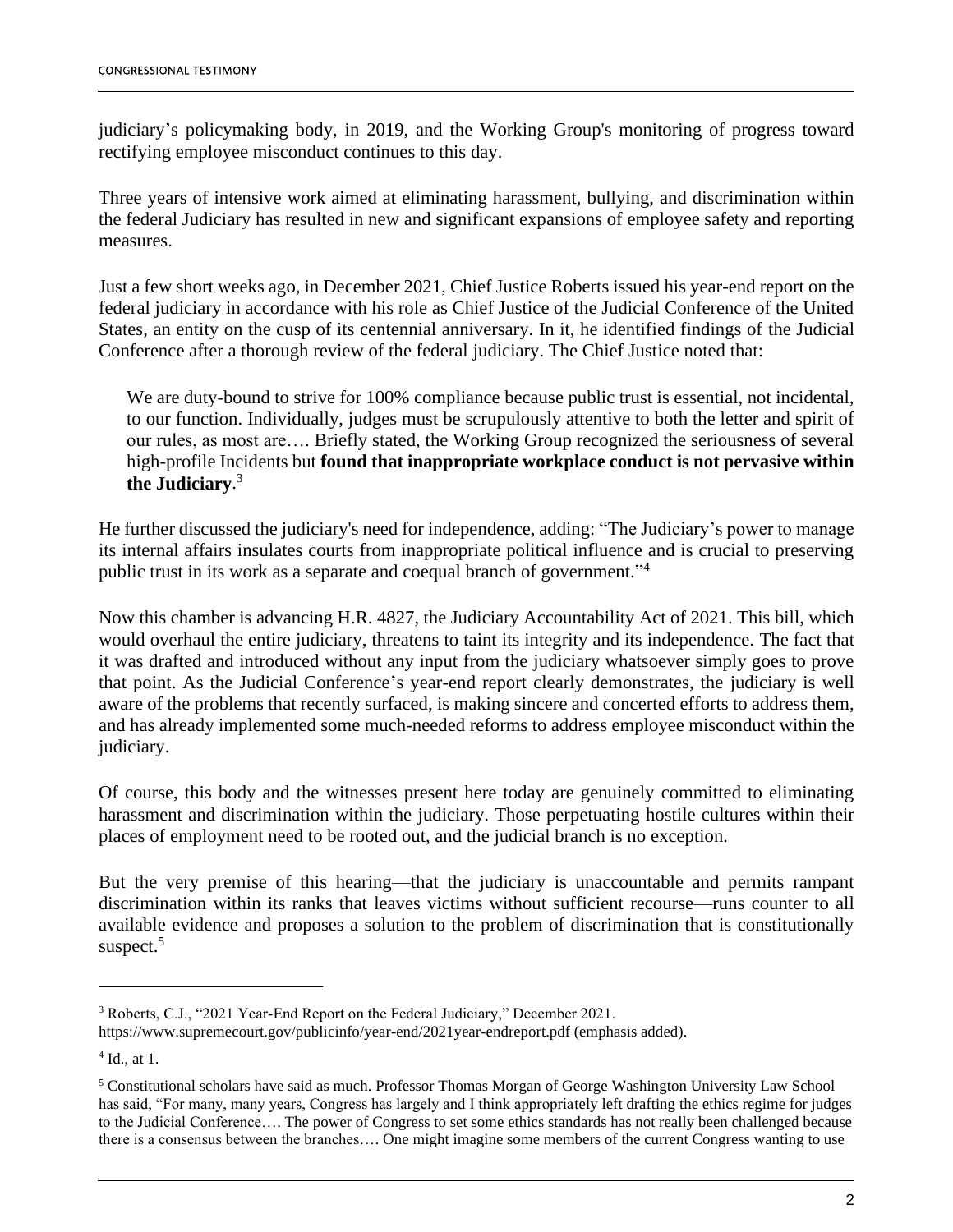#### **I. The Separation of Powers Problem**

Article III of the Constitution provides:

The judicial Power of the United States, shall be vested in one supreme Court, and in such inferior Courts as the Congress may from time to time ordain and establish. The Judges, both of the supreme and inferior Courts, shall hold their Offices during good Behaviour, and shall, at stated Times, receive for their Services, a Compensation, which shall not be diminished during their Continuance in Office.<sup>6</sup>

Particular to the nature of the three branches of government is that each operates separately from the other two. To ensure this, Congress has empowered the Judicial Conference and the circuit judicial councils to respond to complaints of judicial misconduct. In this way, Congress is prevented from meddling in the internal administration and workings of the judiciary.<sup>7</sup> Judicial independence is a foundational tenet of the judiciary as the third branch of government.<sup>8</sup> The judiciary absolutely must be independent of the executive and the legislative branches to ensure the absence of political influence so that judges can render decisions legitimately, transparently, and without partiality.

However, among its many provisions, H.R. 4827 would impose upon the third branch a Commission on Judicial Integrity<sup>9</sup> to oversee allegations of workplace misconduct and administer relief. Its membership would consist of executive appointees, individuals recommended by the Equal Employment Opportunity Commission (EEOPC) and U.S. Commission on Civil Rights, and other purported "experts" recommended by Senate majority and minority leadership.<sup>10</sup>

The commission would be staffed with two federal judges, but *only* after consultation and approval of the Chair and Vice Chairs of the Commission on Judicial Integrity, all three of whom are selected by

<sup>8</sup> *See* JUD. CONF. OF THE U.S., STUDY OF JUDICIAL BRANCH COVERAGE PURSUANT TO THE

CONGRESSIONAL ACCOUNTABILITY ACT OF 1995, at 4 (1996) [hereinafter JUDICIAL CONFERENCE

REPORT] ("The Judiciary's internal governance system is a necessary corollary to judicial independence.").

<sup>9</sup> Judiciary Accountability Act, H.R. 4827, Sec. 4 (a) et seq., 117th Cong., 1st Sess., https://www.congress.gov/bill/117th-congress/house-bill/4827/cosponsors?r=53&s=1.

what they might call ethics standards, for example, to reduce the courts' power of judicial review. Congress has wisely not tested those limits." James V. Grimaldi, Joe Palazzolo, and Coulter Jones, "Judges Held Off Congress's Efforts to Impose Ethics Rules—Until Now," WALL ST. JOURNAL, Dec. 23, 2021.

<sup>6</sup> U.S.C.A. Const. Art. III § 1, USCA CONST Art. III § 1.

<sup>&</sup>lt;sup>7</sup> Young v. U.S. ex rel. Vuitton et Fils S.A., 481 U.S. 787, 820–21 (1987) (Scalia, J., concurring) (stating that the "Judicial Branch[ ] must…possess those powers *necessary to protect the functioning of its own processes*") (emphasis added).

 $10$  According to section 4(b)(2), expert representation consists of seven members selected by the Judicial Conference of the United States, but only after consultation by the majority and minority leaders of the Senate, the Speaker and minority leader of the House of Representatives, the Council of the Inspectors General on Integrity and Efficiency, the Equal Employment Opportunity Commission, and the United States Commission on Civil Rights. Among those experts are two members with "substantial experience" in alternative dispute resolution, two members with substantial experience in enforcing and investigating civil rights laws, and one member with experience providing licensed counseling and other support for victims of harassment. "Substantial experience" is not defined.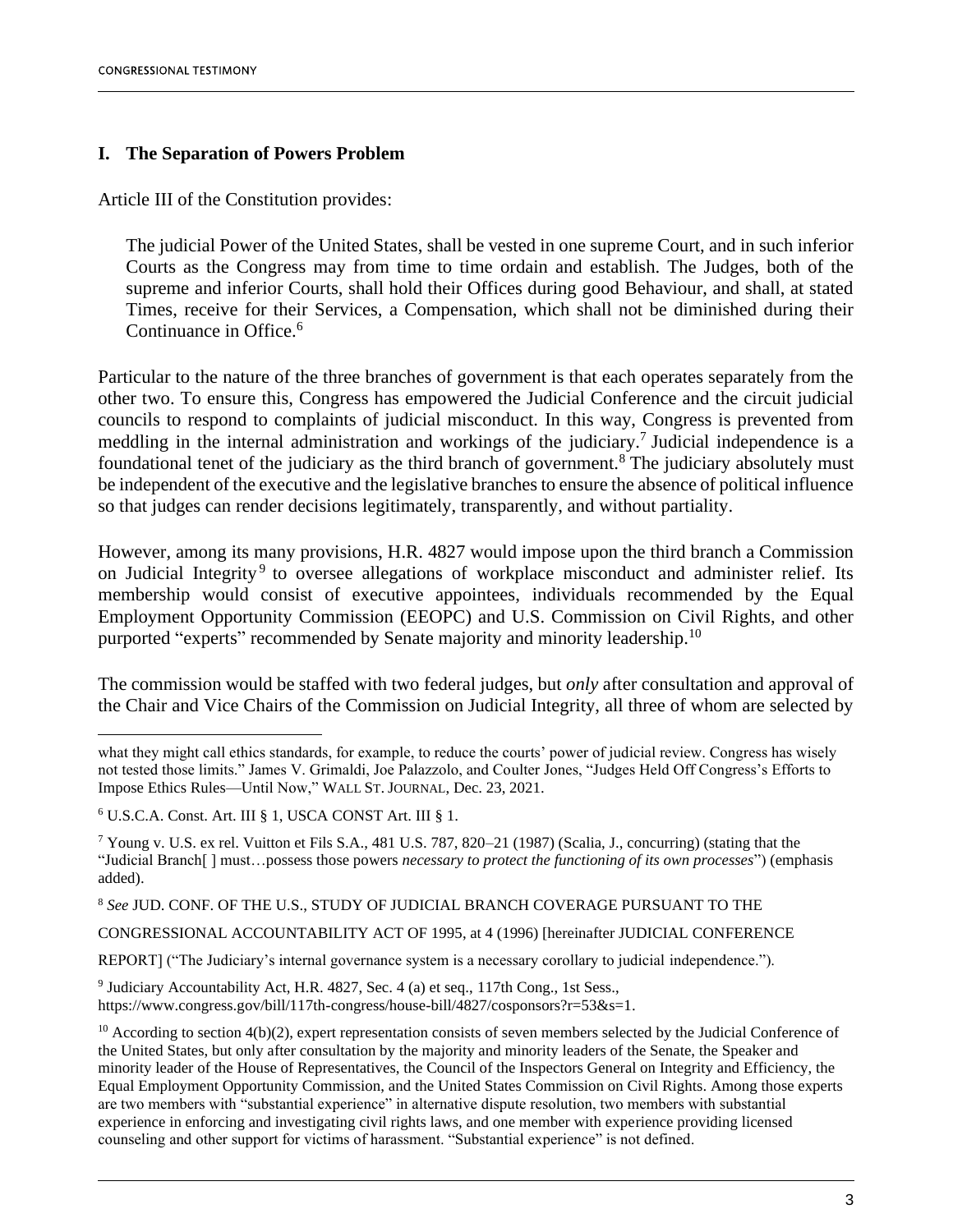the President. Four other judicial branch employees would also serve but also would be selected solely by the chair and vice chairs of the commission. The chair and vice chairs would serve for five years, and any commissioner could be removed in the event of permanent incapacity, inefficiency, neglect of duty, or malfeasance. Since "inefficiency" and "neglect of duty" are not defined, the potential for subjectivity regarding removal of commission members is readily apparent.

The bill also calls for a special counsel for equal employment opportunity, to be appointed by the commission for a term of five years, who would be tasked with carrying out his or her duties in consultation with the House and Senate Judiciary Committees. Likewise, the bill calls for the establishment of an Office for Employee Advocacy, whose director, like the special counsel, would report to the House and Senate Judiciary Committees.

An executive branch appointee tasked with overseeing the judicial branch who would report to the legislative branch presents perhaps the quintessential separation of powers dilemma. The mind reels at the potential for political encroachment into the judiciary—the one branch of government designed to be apolitical.

The separation of powers doctrine was instituted not with the idea that it would promote governmental efficiency, but to establish a bulwark against tyranny.<sup>11</sup> A breach in the separation of powers is permissible only if (1) explicitly authorized by the Constitution<sup>12</sup> or (2) shown to be necessary to the harmonious operation of workable government.<sup>13</sup> H.R. 4827 satisfies neither condition.<sup>14</sup>

The inherent authority vested in federal courts by Article III of the Constitution, grounded in the separation of powers doctrine, may be exercised *even in face* of contrary legislation.<sup>15</sup> Therefore, even if the bill is passed, the judiciary might simply ignore H.R. 4827 as an appropriate exercise of its inherent power and independence.

As the Supreme Court said in *United States v. Richard Nixon*, perhaps the seminal case addressing the separation of powers doctrine:

Notwithstanding the deference each branch must accord the others, the "judicial Power of the United States" vested in the federal courts by Art. III, § 1, of the Constitution can no more be

<sup>14</sup> Congress's intent to modify the judiciary's internal personnel procedures and internal operations is clearly not authorized by the Constitution. Nor can it be argued that the legislative branch's interference with the judiciary's internal operations is required for workable government; indeed, wholesale public access to employee disputes, judicial complaints, workplace studies, and diversity reporting would cripple the judiciary as a coequal branch.

<sup>15</sup> Bothwell v. Republic Tobacco Co., 912 F. Supp. 1221, 1225–1226 (D. Ne. 1995) ("Since its inception the federal judiciary has maintained that federal courts possess inherent powers which are not derived from statutes or rules…. The inherent authority in this category is grounded in the separation of powers doctrine and thus may be exercised even in the face of contrary legislation." (Citing Eash v. Riggins Trucking Inc., 757 F.2d 557 at 562 (3rd Cir.1985) (en banc)).

<sup>11</sup> U.S. v. Brown, 381 U.S. 437 (1965).

<sup>12</sup> *See* Huff v. TeleCheck Services, Inc., 923 F.3d 458, 462 (6th Cir. 2019) ("[The Art. III] limitation checks…the power of the legislative branch by prohibiting it from using the Judiciary as an adjunct to its own powers") (internal citations omitted).

<sup>13</sup> *See* Nixon v. Sirica, 487 F.2d 700, 715 (D.C. Cir. 1973) (quoting Youngstown Sheet & Tube Co. v. Sawyer, 343 U.S. 579, 635 (1952) (Jackson, J., concurring)).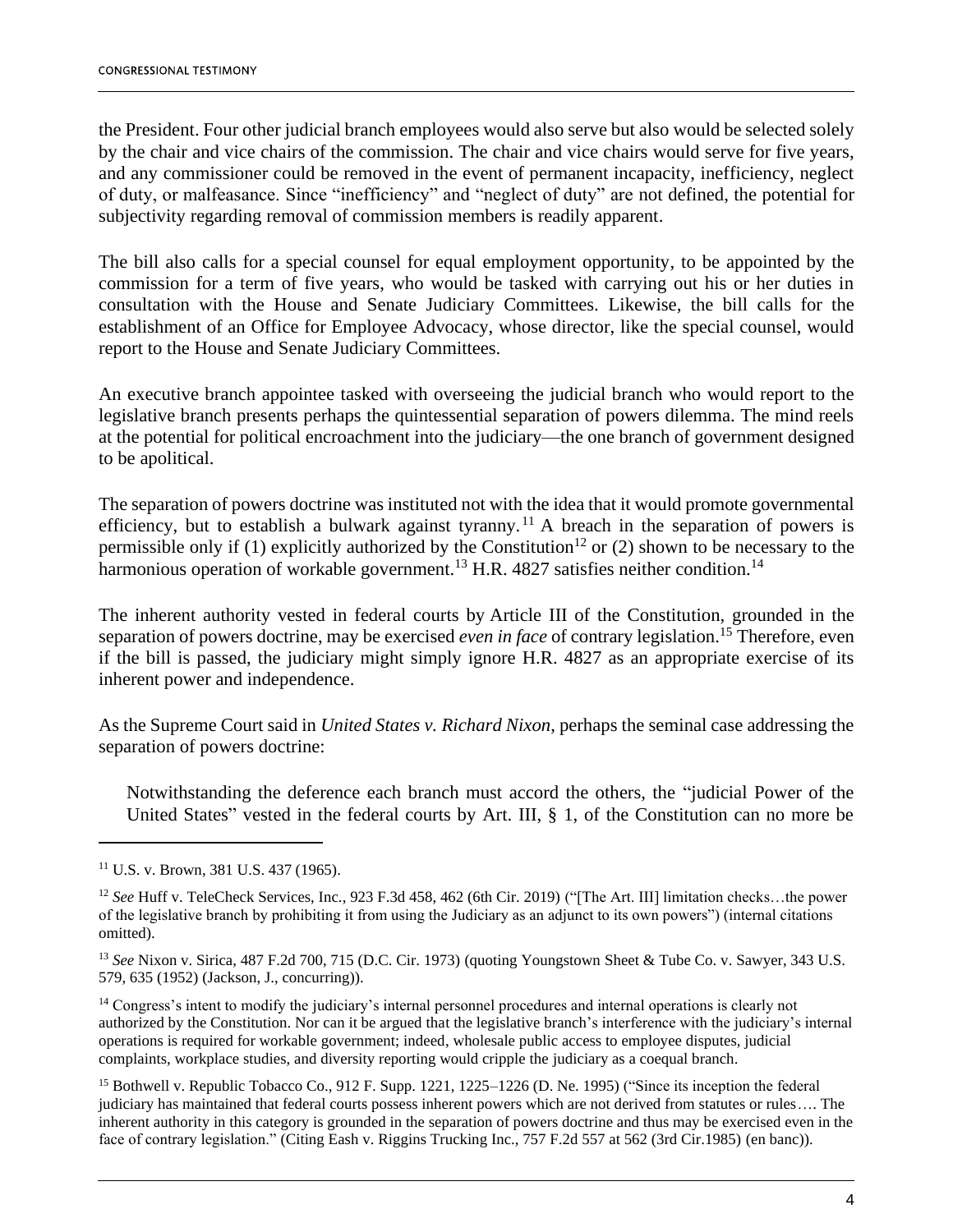shared with the Executive Branch than the Chief Executive, for example, can share with the Judiciary the veto power, or the Congress share with the Judiciary the power to override a Presidential veto. **Any other conclusion would be contrary to the basic concept of separation of powers and the checks and balances that flow from the scheme of a tripartite government.** 16

Understanding these principles, this body's foray into legislative and executive oversight of the third branch seems more like a hostile takeover.

#### **II. Duplicative and Unnecessary**

Assuming, arguendo, that H.R. 4827 were to survive a challenge to this constitutional defect, the bill still would merely duplicate the extensive protections that have already been put in place for judicial employees, including protections against discrimination, harassment, retaliation, and abusive conduct. The "workplace misconduct prevention program" proposed by this bill would result in the creation of more administrative bodies, more wasteful spending, and a list of onerous regulations geared at interfering with the internal operations of the judiciary.

As a result of the Workplace Conduct Working Group's 2018 findings and recommendations (including the adoption of clear and consistent workplace conduct policies, the offering of additional avenues to report misconduct, and the providing of more workplace conduct training), the Judicial Conference amended the Code of Conduct for U.S. Judges, the Code of Conduct for Judicial Employees, and the Judicial Conduct and Disability Act Rules. In 2019, it also completely revamped its Employment Dispute Resolution (EDR) plan.

Multiple processes to identify, report, and rectify judicial employee misconduct already exist within the judiciary itself. Judicial branch employees have whistleblower protection; newly expanded protections against "abusive conduct" (*even when not discriminatory or based on protected categories*); multiple avenues to report workplace concerns; clarified confidentiality policies to remove potential barriers to reporting; and much more.

Among the many employee safeguards for judicial employees, many updated as recently as 2019,<sup>17</sup> are:

- Simplification and expansion of the options for addressing wrongful workplace conduct as laid out in the updated  $(2019)$  EDR.<sup>18</sup>
- Additional prohibitions against Abusive Conduct that protect employees even when the

<sup>16</sup> U.S. v. Nixon, 418 U.S. 683, 705 (1974) (emphasis added) (internal citations omitted).

<sup>17</sup> Fact Sheet for Workplace Protections in the Federal Judiciary, *Administrative Office of the U.S. Courts*, https://www.uscourts.gov/about-federal-courts/workplace-conduct/fact-sheet-workplace-protections-federal-Judiciary, last accessed Feb. 7, 2022.

<sup>&</sup>lt;sup>18</sup> Guide to Judiciary Policy, Vol. 12, Appx. 2A, "Model Dispute Resolution Plan," last revised Sept. 17, 2019, available at: https://www.uscourts.gov/sites/default/files/guide-vol12-ch02-appx2a\_oji-2019-09-17-post-model-edr-plan.pdf.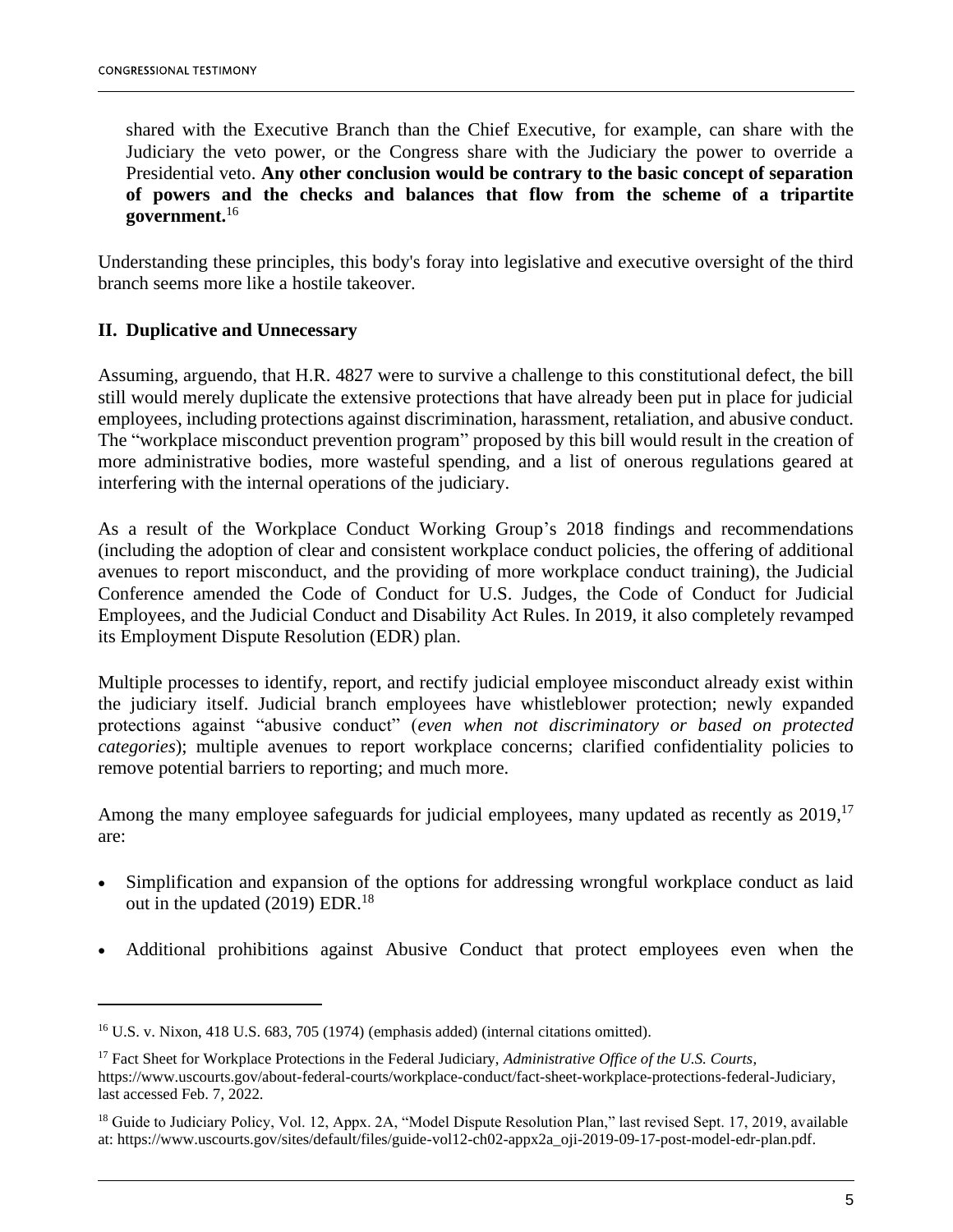misconduct is not discriminatory.<sup>19</sup>

- Express discrimination and harassment prohibitions and workplace protections available to nonjudicial employees in other workplaces. $^{20}$
- Emphasis in the Codes of Conduct and Judicial-Conduct and Judicial-Disability (JC&D) Rules that judicial employees and judges must affirmatively report potential workplace misconduct upon learning of it, even if as bystanders.
- Clarified confidentiality policies to remove potential barriers to reporting and to encourage reporting, even for chambers staff, who are bound by other confidentiality requirements in the course of their work.
- Multiple avenues to report workplace conduct concerns, including anonymously, to designated points of contact within or outside the employing office. This includes a multi-layer network of personnel—at the national, circuit, and local court levels—to provide confidential and impartial advice and guidance to judicial employees, managers, and judges.
- A formal Employment Dispute Resolution complaint process and an informal ("assisted resolution") complaint process with an increased user-friendly structure for both (including flow charts that explain EDR rights and options).
- Annual training for all EDR coordinators, judges, and judiciary employees on workplace conduct protections and processes.
- A broad range of publications, online resources, and in-person training programs from the Federal Judicial Center (FJC) to supplement court-sponsored training and materials.
- Data collection across the judiciary on the type and number of formal and informal EDR complaints, as well as judicial conduct and disability complaints and actions under the JC&D Act.
- Continuing operation of the Working Group, in collaboration with Judicial Conference committees and Administrative Office advisory groups, to maintain constant assessment of workplace policies and procedures.

In addition to the foregoing, and as with other government officials, federal judges, who are permitted

<sup>&</sup>lt;sup>19</sup> Id. (EDR Plans prohibit Abusive Conduct, defined as "a pattern of demonstrably egregious and hostile conduct not based on a Protected Category that unreasonably interferes with an employee's work and creates an abusive working environment. Abusive conduct is threatening, oppressive, or intimidating." The Judicial-Conduct & Judicial-Disability Rules define misconduct to include treating judicial employees "in a demonstrably egregious and hostile manner." In this way, employees are now protected not only from discriminatory harassment, but also from any harassment that interferes with the work environment, no matter the motivation.)

 $^{20}$  Id. EDR Plans prohibit the same conduct that would violate Title VII of the Civil Rights Act of 1964, the Age Discrimination in Employment Act of 1967, and the Americans with Disabilities Act of 1990 and Rehabilitation Act of 1973. And the JC&D Rules go further, defining misconduct to include discrimination, abusive or harassing behavior, and retaliation.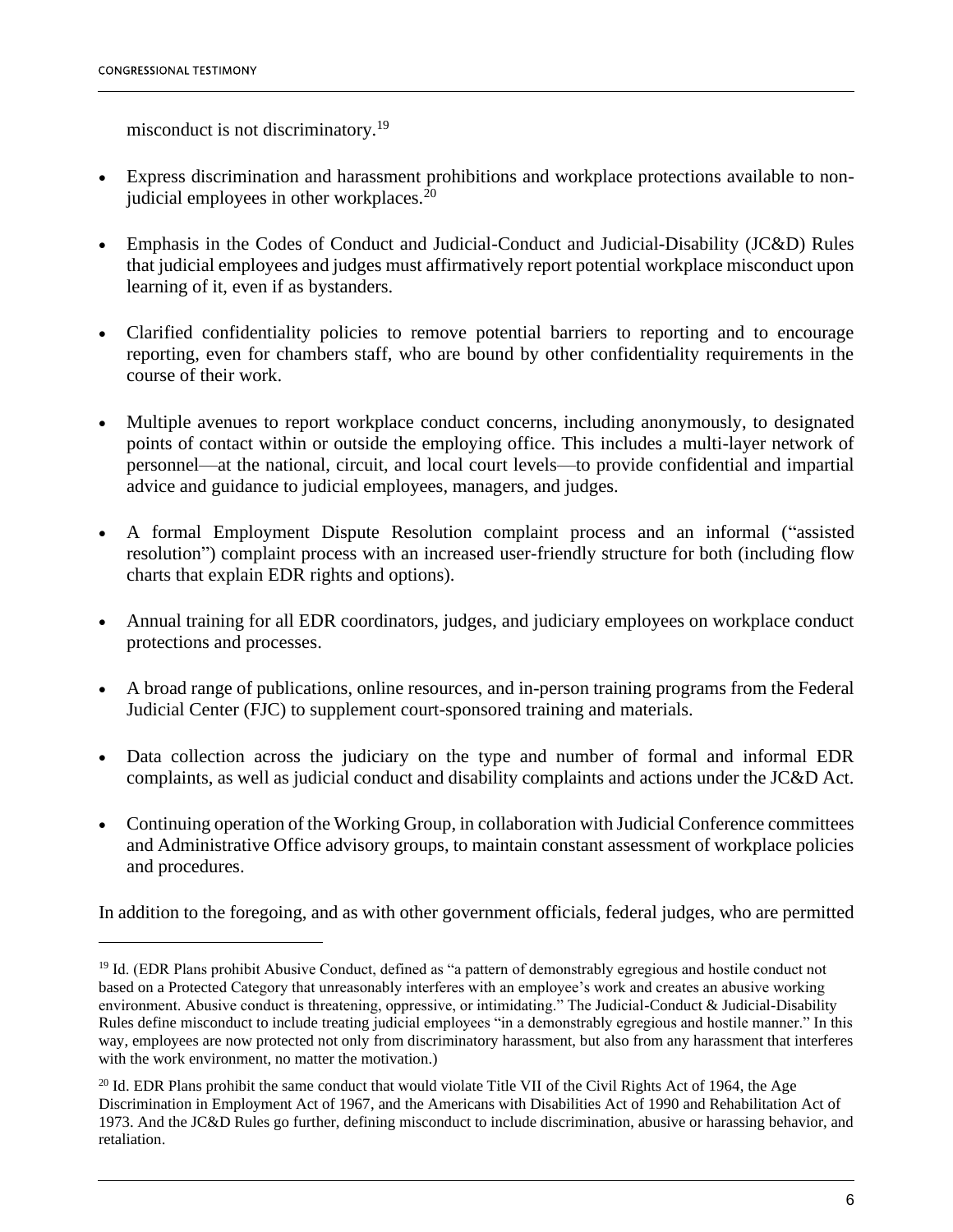to "hold their Offices during good Behaviour,"<sup>21</sup> may be removed following impeachment and conviction for "Treason, Bribery, or other high Crimes and Misdemeanors." <sup>22</sup> Historically, the impeachment power has been used by Congress against judges in cases of serious ethical or criminal misconduct, including making false statements, showing favoritism toward litigants, being intoxicated on the bench, and abusing the contempt power.<sup>23</sup> No matter the judicial complaint procedure or other available employee remedies, impeachment always remains an avenue for the Senate should concerns about ethical or criminal conduct arise. Likewise, the Constitution does not immunize sitting federal judges from criminal prosecution prior to their removal from office by the impeachment process.<sup>24</sup> In short, misbehaving judges can be held accountable by the judiciary itself, by the Congress, and, in extreme cases, by the criminal justice system.

H.R. 4827, however, would modify 28 U.S.C. § 351(f)(1) by continuing the judicial complaint process even if a judge has retired, resigned, or died, meaning literally that H.R. 4827 would ensure that employee complaints would follow federal judges to the grave.

As the wave was cresting on the #MeToo movement, the Judicial Conference of the United States, led by Chief Justice Roberts, began a multi-year effort to amend and enhance procedures designed to secure the judiciary's commitment to a workforce free of discrimination and harassment with guarantees of security for judicial employees that often exceed those available to their civilian counterparts. Among those advances are the establishment of a national Office of Judicial Integrity;<sup>25</sup> circuit-wide Directors of Workplace Relations; multiple avenues for the reporting of misconduct; revised and enhanced workplace dispute policies; tightened ethics, reporting, and discipline rules; and more.

If these developments don't evidence the judiciary's commitment to a workplace that is consistent with the principles of employee respect and dignity, it's hard to imagine what would.

## **III.Affirmative Action Plan in the Judiciary**

Even as the Supreme Court has just granted review in a pair of cases<sup>26</sup> in which the justices have been asked to overrule the use of racial preferences in admissions policies at institutions of higher education,

<sup>24</sup> *See* U.S. v. Claiborne, 727 F. 2d 842 (9th Cir. 1984), *stay denied*, 465 U.S. 1305, *cert. denied* 469 U.S. 829.

<sup>&</sup>lt;sup>21</sup> U.S.C.A. Const. Art. III § 1, USCA Const. Art. III, § 1.

<sup>&</sup>lt;sup>22</sup> U.S.C.A. Const. Art. II § 4, USCA Const. Art. II, § 4.

<sup>&</sup>lt;sup>23</sup> Federal Bar Association, FedBar Blog, "Washington Watch: When Federal Judges Are Impeached," March 11, 2020, https://www.fedbar.org/blog/washington-watch-when-federal-judges-are-

impeached/#:~:text=As%20with%20other%20government%20officials,Offices%20during%20good%20Behaviour.%E2 %80%9D%20The. Also, federal courts have held that service during "good behavior" functions as a term limit only on federal judges: U.S. v. Isaacs, 493 F.2d 1124 (7th Cir. 1974), *cert. denied*, reh'g denied, 418 U.S. 955, *cert. denied*, 417 U.S. 976.

 $25$  H.R. 4827 proposes to establish an "Office of Judicial Integrity," sec. 5(a), although one already exists within the judiciary and this body has made no showing that such office is incapable of performing its duties impartially or effectively.

<sup>&</sup>lt;sup>26</sup> Students for Fair Admissions, Inc. v. President and Fellows of Harvard College, No. 21A393 (2022); Students for Fair Admissions, Inc. v. University of North Carolina, No. 21-707 (2022).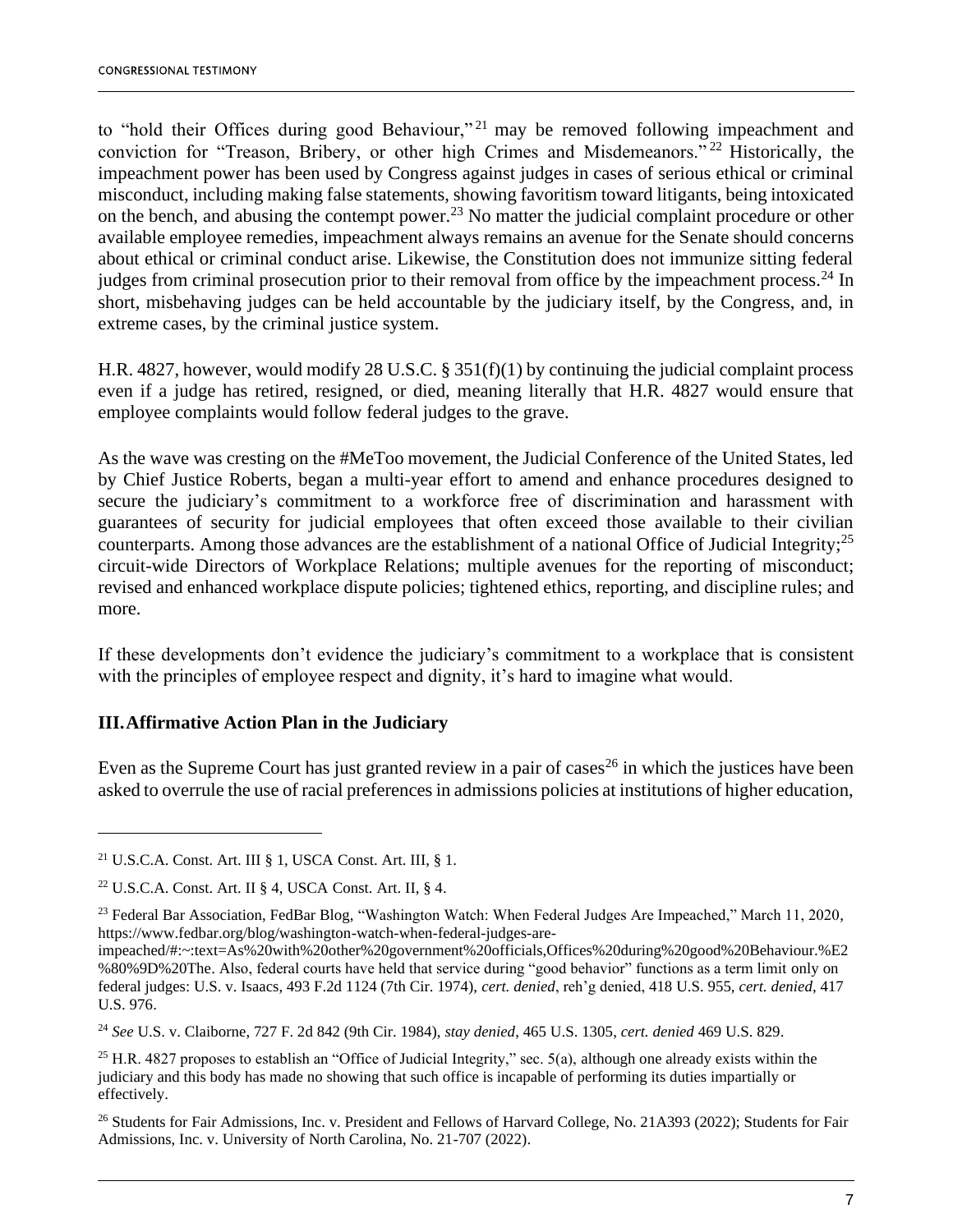it is rather ironic that this body would consider legislation that would require federal judges to produce annual reports on the diversity not only of their staffs, but also of those they interview for employment. This would create a backdoor effort to bring racial preferences and gender-based and sexual orientation–based hiring into the federal Judiciary.

Specifically, H.R. 4827, § 4 (f)(8) requires the proposed Judicial Integrity Commission to submit to Congress a report that includes the number of individuals who were interviewed and hired for positions within the judiciary during the previous year. The data are to be disaggregated by sex, sexual orientation, gender, race, ethnicity, and disability<sup>27</sup> with year-to-year trends identified. Moreover, the Special Counsel to the Equal Employment Opportunity Commission is required to provide an annual workplace culture assessment that includes indicators of positive and negative trends for maintaining a safe, respectful, diverse, and inclusive work environment.<sup>28</sup>

Such so-called diversity-driven efforts are in tension with Title VII of the Civil Rights Act of 1964 and the EEOC's guidance on the same,<sup>29</sup> which makes it illegal for covered employers to make employment decisions "because of" an individual's race, color, religion, sex, or national origin. The Supreme Court has construed Title VII's prohibition against discrimination to recognize reverse discrimination claims by non-minority groups.<sup>30</sup> But it has likewise clarified that race-conscious or gender-conscious decisions made pursuant to an appropriately tailored voluntary affirmative action plan designed to remedy the effects of discrimination in traditionally segregated job categories will not violate Title VII.<sup>31</sup>

Therefore, employers can adopt voluntary affirmative action plans to correct an imbalance in a traditionally segregated job category, but that plan cannot unnecessarily trample the interests of those outside the group that the plan is designed to protect. It also cannot involve a hiring quota or an inflexible hiring goal. $32$ 

H.R. 4827—because of its required reporting on both hiring and interviewing segregated by individual characteristics—appears to run afoul of the Supreme Court's assertion that diversity-driven hiring plans must be flexible enough to allow candidates to compete with other qualified candidates on a level playing field.

A federal judge searches for law clerks who share his or her judicial philosophy and those who have reached the highest levels of achievement and bring the sharpest minds to the task of helping the judge

<sup>&</sup>lt;sup>27</sup> Notably, statistics on another protected class recognized by this nation's civil rights canon—religious Americans—are not requested.

 $28$  "Diverse" and "inclusive" are not defined in H.R. 4827, but the bill's failure to include religion among categories of otherwise protected categories in civil rights law—and particularly within employment under Title VII of the Civil Rights Act, 29 CFR Part 1608—presupposes that "diversity" would not include diversity of thought or belief.

<sup>29</sup> *See* CM-607, "Affirmative Action," published October 1, 1981, available at: https://www.eeoc.gov/laws/guidance/cm-607-affirmative-action'

<sup>30</sup> *See* McDonald v. Santa Fe Trail Transp., 427 U.S. 273 (1976).

<sup>31</sup> *See* United Steelworkers of America v. Weber, 443 U.S. 193 (1979); Johnson v. Transportation Agency, Santa Clara Cty.*,* 480 U.S. 616 (1987).

<sup>32</sup> *See* Gratz v. Bollinger, 539 U.S. 244 (2003).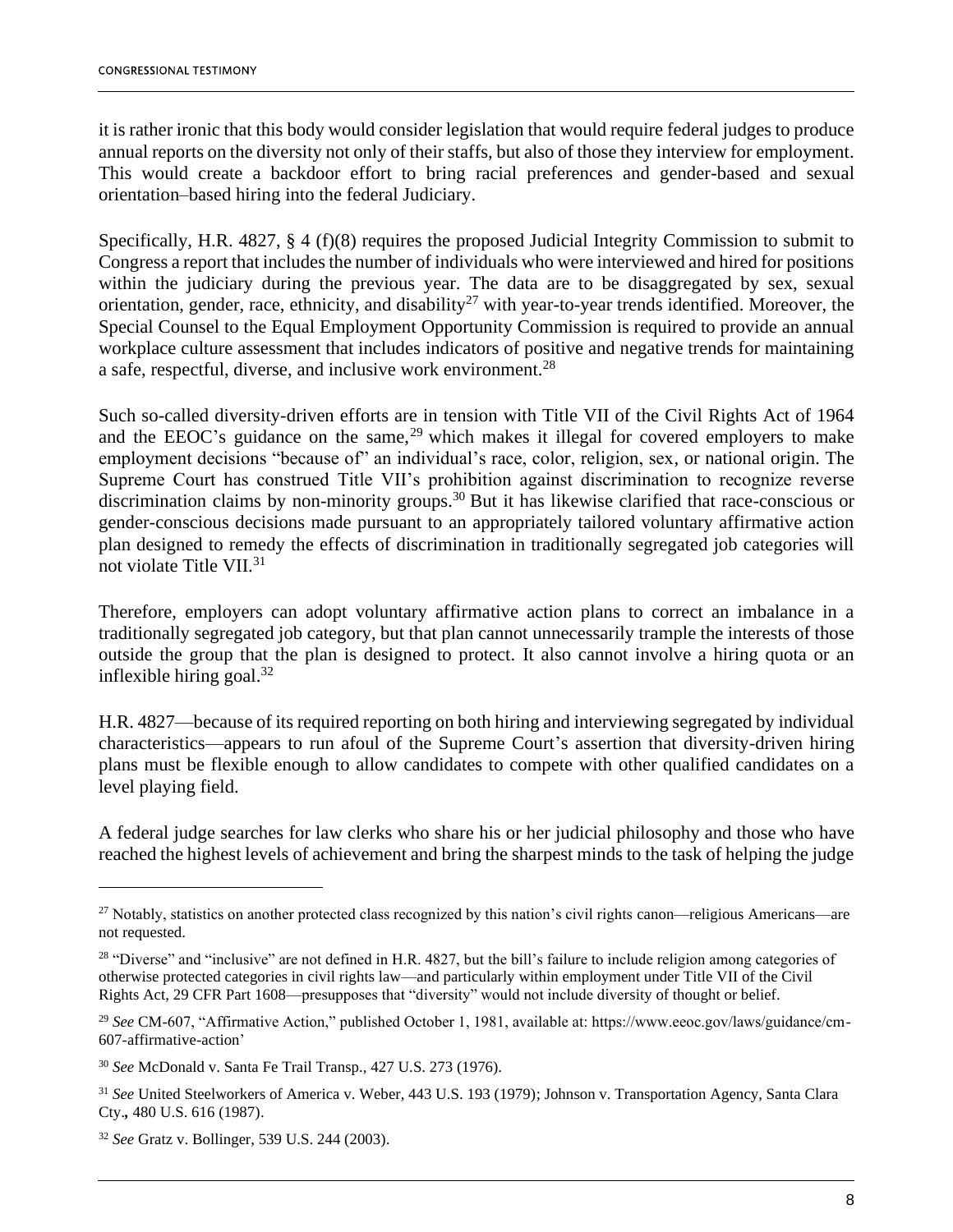to understand the current state of the law and to apply the law to the facts in particular cases. Those individuals are hired not by virtue of their identifying characteristics, but because of their suitability to the task of judicial interpretation and application. To hamstring federal judges by forcing a reporting on sufficient "diversity" efforts does the entire legal profession and the federal Judiciary a disservice.

If anyone can point me to a similar proposal that has been aimed not at the judiciary, but at the legislature, please tell me. I have found none.

# **Conclusion**

It is hard to see how this bill is not a violation of the constitutional separation of powers. It certainly skates close to the constitutional line. It also duplicates the myriad existing structures within the judiciary that address and rectify workplace misconduct and imposes intrusive requirements on Judicial Conference procedures—even as the Chief Justice has clearly expressed and demonstrated the Conference's commitment to build on the vast progress it has already made.

A hundred years ago, Chief Justice William Howard Taft acknowledged that while criticism (and strident calls for reform) of the courts will always be inevitable, the judiciary must be left to manage its internal affairs, both to promote informed administration of the courts and to ensure their independence from the other political branches of government.<sup>33</sup> And as noted in his 2021 annual report, our current Chief Justice has acknowledged that for the past 100 years, the Judicial Conference has been both an enduring success and up to the task of effectively addressing employee misconduct.<sup>34</sup>

It is one of the chief merits of the American system of constitutional law that all of the powers entrusted to government are divided into three branches and that the functions appropriate to each of these branches of government are vested in separate bodies of public servants. But this system—as the Supreme Court has held—requires for its protection that the lines that separate and divide those branches be broadly and clearly defined.<sup>35</sup>

Passage of H.R. 4827 would threaten both the independence of the judiciary and the separation of powers and would irreparably blur those lines,

I thank the committee for inviting me to testify today and welcome any questions you might have.

\* \* \* \* \* \* \* \* \* \* \* \* \* \* \* \* \* \* \*

The title and affiliation are for identification purposes. Members of The Heritage Foundation staff testify as individuals discussing their own independent research. The views expressed here are my own and do not reflect an institutional position for The Heritage Foundation or its board of trustees.

<sup>33</sup> Roberts, C.J., "2021 Year-End Report on the Federal Judiciary," December 2021, at 3, 5, https://www.supremecourt.gov/publicinfo/year-end/2021year-endreport.pdf.

 $34$  Id. at 5.

<sup>35</sup> *See*, *e.g.*, Kilbourn v. Thompson, 103 U.S. 168 (1880).